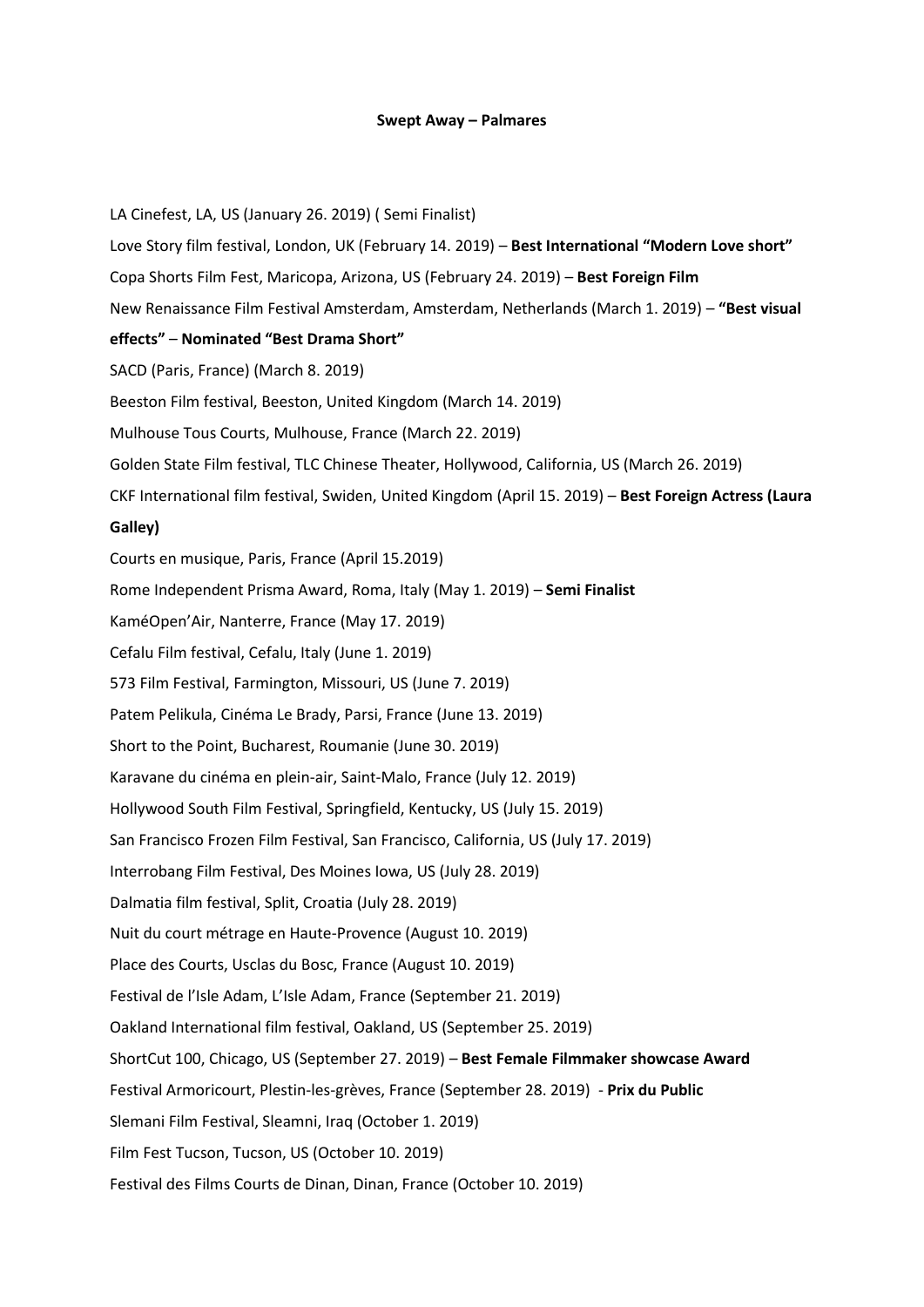Marmaris International Short Film Festival, Marmaris, Turkey (October 15. 2019) Show Low Film festival, Show Low, AZ, US (October 17. 2019) – **Nominated Best short 11-25 minutes, Best Directing, Best writing, Best editing, Best actor (Henri Rizk), Best actress (Laura Galley), Best set Design, Best cinematography, Best sound – Winner : Best cinematography, best directing**

Cinema Touching Disability, Austin, Texas (October 18. 2019) – **2 nd Prize & Audience Award** FilmArte Festival, Madrid, Spain (October 18. 2019) – **Semi Finalist**  Menton International Fantasy film festival, Menton, France (October 21. 2019) San Francisco International New Concept Film Festival, San Francisco, US (October 27. 2019) Moscow Shorts International Film Festival (October 30. 2019) East Lansing Film festival, East Lansing, US (November 1. 2019) Big Water Film Festival, Ashland, Wisconsin, United States (November 6. 2019) International Moving Film Festivals, Abadan, Iran (November 8. 2019) – Semi Finalist Rencontre avec les Réalisateurs, Lure, France (November 9. 2019) WRPN Women's International Film Festival, Delaware, US (November 4. 2019) Witter Gallery Gala, Storm Lake, Iowa, US (November 17. 2019) Cours Charlie, Courts, Paris, France (November 30. 2019) Les Sens de l'Art, Paris, France (November 30. 2019) San Francisco Another Hole in the Head, San Francisco, US (December 1. 2019) Light optical talent, Paris, France (December 9, 2019) Fergusson Short Film Festival, Pune, Inda (January 11. 2020) Amazing Shorts ! Film Festival, Madrid, Spain (January 20. 2020) – **Special Mention** Bridges International Film Festival, Corynth, Greece (January 20. 2020) – **Best « We can do »** Soirée disturb, Paris, France (February 15. 2020) Dam Short Film Festival, Boulder City, US (February 15. 2020) Ciné Sphère, Paris, France (March 10. 2020) Les couleurs du Court, Paris, France (April 19. 2020) V-ART XXIV, Cagliari, Sardigna, Italy (April 22. 2020) Bluenose Ability Arts & Film Festival, Halifax, Canada (May 22, 2020) – **Finalist** Cithém Film Festival, Alençon, France (July 4, 2020) ReelHeArt International Film and Screenplay Festival, Toronto, Canada (July 6. 2020) – **Best Alumni** Blue Whiskey Independent Film Festival, Chicago, US (September 10. 2020) Projette ton court, Paris, France (October 25. 2020) Ridgway International Film Festival, Ridgway, US, November 9. 2020